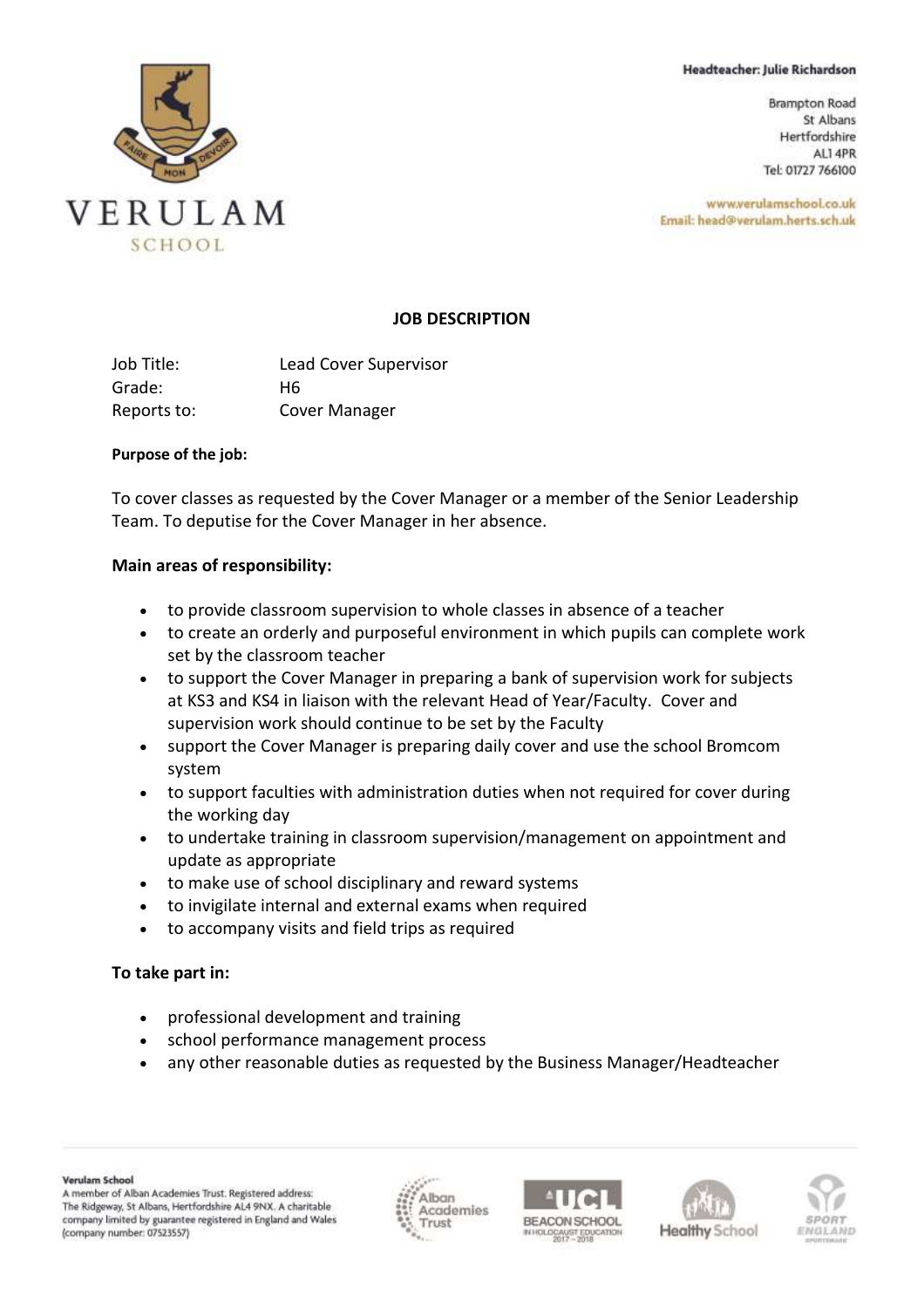## **Person Specification** E – Essential D - Desirable

## **Experience and qualifications:**

- Undertaken qualifications relevant to the post (where appropriate) (D)
- Commitment to updating professional skills (E)
- Evidence of expertise and success in the areas described in the job description (E)
- A good standard of education (E)
- Ability to use ICT (E)
- Evidence of working with young people would be an advantage (D)

# **Professional 'know how'**

• Demonstrates a sound understanding of the knowledge required to carry out the duties described in the job description (E)

# **Personal qualities**

- Hardworking (E)
- Flexibility and a good sense of humour (E)
- Good self-management and organisational skills, including the ability to plan one's time effectively (E)
- Is pro-active (E)
- An ability to relate to young people (E)
- Able to work under pressure (E)
- Able to work as part of a team (E)
- Enjoys working in new and challenging situations (E)
- Committed to maintaining a positive ethos (E)
- A willingness to be fully involved in the life of the school (E)
- A high level of personal integrity and probity (E)

In addition to candidates' ability to perform the duties of the post, the interview will also explore issues relating to safeguarding and promoting the welfare of children including:

- motivation to work with children and young people;
- ability to form and maintain appropriate relationships and personal boundaries with children and young people;
- emotional resilience in working with challenging behaviours; and
- attitudes to use of authority and maintaining discipline
- Experience of working within schools or an educational setting.
- Knowledge and understanding of safeguarding procedures.

### **Review arrangements:**

The details contained in this job description reflect the content of the job at the date it was prepared. It should be remembered, however, that over time the nature of individual jobs will change, existing duties may be gained without changing the general nature of the duties or the level of the responsibility entailed. Consequently, the school will expect to revise the job description from time to time and will consult with the post holder at the appropriate time.

Verulam School